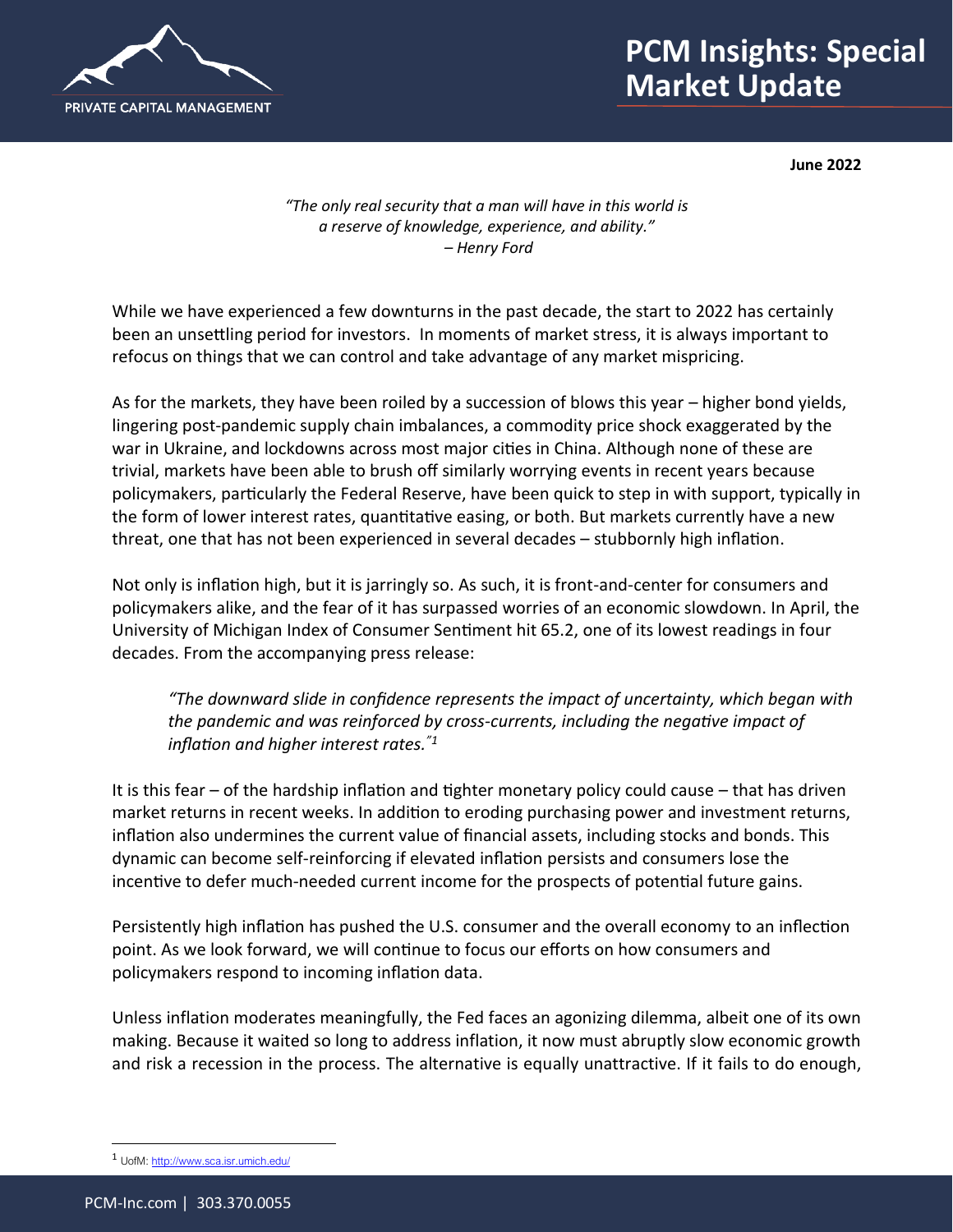inflation could persist/continue, allowing stagflation to take hold and further eroding what is left of the Fed's already waning credibility.

Our view is that the path of least resistance is the former option – the Fed will attempt to address inflation now, even if that means sacrificing economic growth and markets. We believe this will be their focus until inflation materially declines or until the pain from the resulting slowdown exceeds the pain of inflation.

While this environment could continue to be challenging for risky assets, we are more optimistic than we have been for some time about the prospects of active managers and allocators navigating markets that appear to be placing more emphasis on the fundamental earnings capabilities of asset classes, sectors, and specific investments. In addition, stock market valuations have come down to more reasonable levels and bond yields look more attractive with treasury yields back to 3%.

So, with that, one might be asking either: (a) "What have you been doing?"; or (b) "What should we be doing?"

- *Tax loss harvesting*: You have probably been noticing a larger number of trades this year. Given the market volatility in both stocks and bonds, we have been diligently tax loss harvesting while swapping to a similar ETF or mutual fund. By realizing the paper losses, we can increase your future after-tax returns without altering your current portfolio positioning.
- *Rebalancing*: We have been investing cash and rebalancing portfolios, as both stocks and bonds are looking more attractive given the pullback in valuations.
- *Roth Conversions*: For those with large IRAs and in a low tax-bracket, we continue to strongly encourage Roth Conversions in periods of market stress. By taking a tactical view and converting when the market is low, we can grow the tax-free account for future use.
- *Financial planning goal planning*: Has anything changed over the last year in which you are planning for? If so, please reach out as we should discuss how best to prepare for the pending change. Otherwise, stay disciplined!
- *Cash flow review & savings goals*: Given the increased cost of goods and services, it is important to watch your cash flow and look to save a little extra this year. In addition, if you can make additional portfolio contributions, your financial plan will be rewarded in the long run with future portfolio growth.
- *Manager search*: We are currently completing a manager search to identify additional ways to hedge portfolios. Given the economic backdrop, we need to prepare for a wide range of outcomes and position portfolios with high quality, defensive exposures which can complement a traditional stock/bond portfolio.